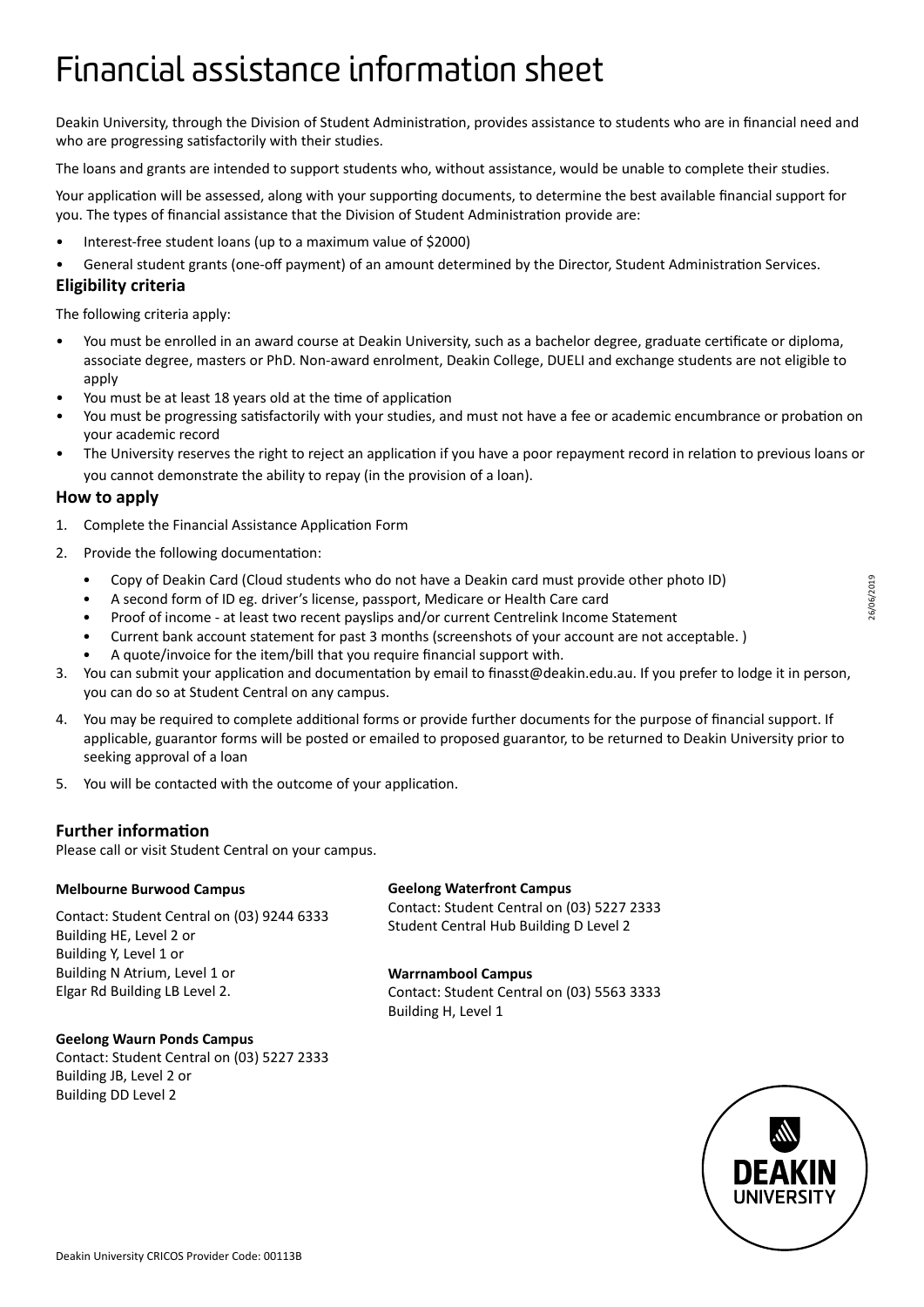## Acceptable categories for financial assistance from Deakin University

Loans are provided to help with unexpected expenses that would otherwise prevent you from completing your studies. All applications will be assessed on a case by case basis. The kinds of things we can help with are listed below:

#### **Living essentials**

- Food
- Accommodation (bond, rent, utilities)
- Urgent house repairs
- Basic essential furnishings to establish living environment

### **School related**

- Text books
- Computer/computer repairs
- Study equipment (eg. lab coats, calculators etc)
- Uniforms for course placements
- Travel for University events (eg. workshops, conferences)

### **Health (out of pocket expenses only)**

- Urgent medical needs (eg. glasses, hearing aids, prescriptions)
- Emergency dental work

### **Transport (to campus)\***

- Car purchase
- Car repairs/maintenance
- Bike purchase

\*you must provide reasons as to why public transport isn't feasible

#### **Childcare**

- Unexpected short term childcare, as a result of study related
- issues (eg. change of placement dates)

#### **Emergency**

- Emergency relief following fire, illness, theft etc.
- Emergency travel home
- Extenuating circumstances (should be referred by a counsellor)

#### **Loans cannot be provided for:**

- Fines
- Parking permits
- Tuition fees
- Credit cards, or other personal debts
- Non-essential appliances
- Shares or investment interests
- Non-essential house repairs
- Expenses incurred by person/s other than the student (eg. partner, friend, child)
- Childcare or school fees for children
- Holidays
- Elective medical procedures

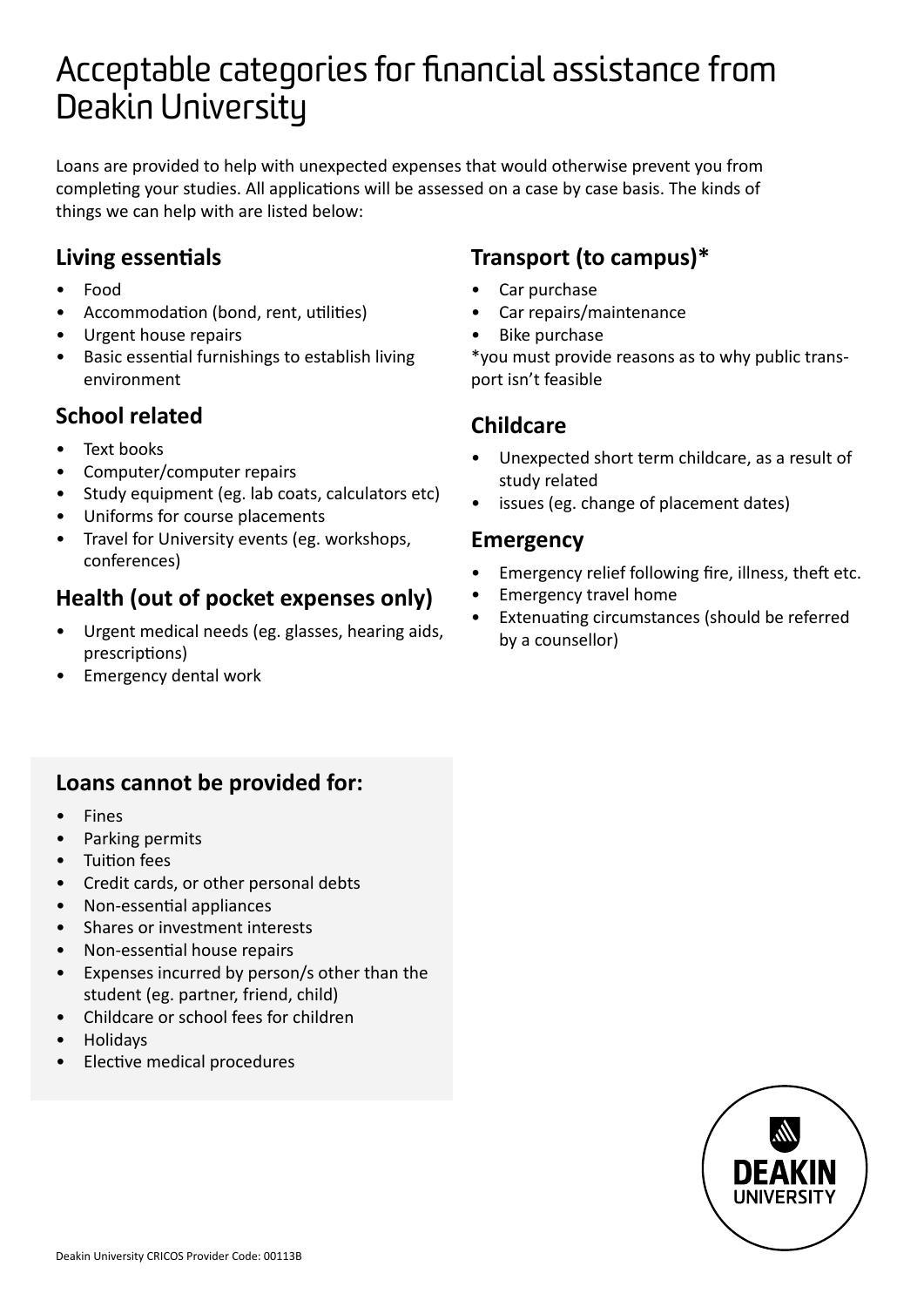Incomplete applications will not be accepted



# Applicant's details

| Driver's licence/photo ID no.      |                      |       | Student ID no.                     |              |       |  |
|------------------------------------|----------------------|-------|------------------------------------|--------------|-------|--|
| Title                              | Family name          |       | Given names                        |              |       |  |
| Age                                | Date of birth        |       |                                    |              |       |  |
| <b>Trimester address</b><br>Street |                      |       | <b>Permanent address</b><br>Street |              |       |  |
| Town/suburb                        |                      | State | Town/suburb                        |              | State |  |
| Postcode                           |                      |       | Postcode                           | Mobile phone |       |  |
|                                    | Deakin email address |       | Home phone                         |              |       |  |

## Course details

Course code Current year of course Select campus Select enrolment status Course name Expected completion Select campus Select enrolment status

Full time Part time

Deakin University CRICOS Provider Code: 00113B

Burwood Geelong - Waurn Ponds Waterfront Warrnambool Cloud campus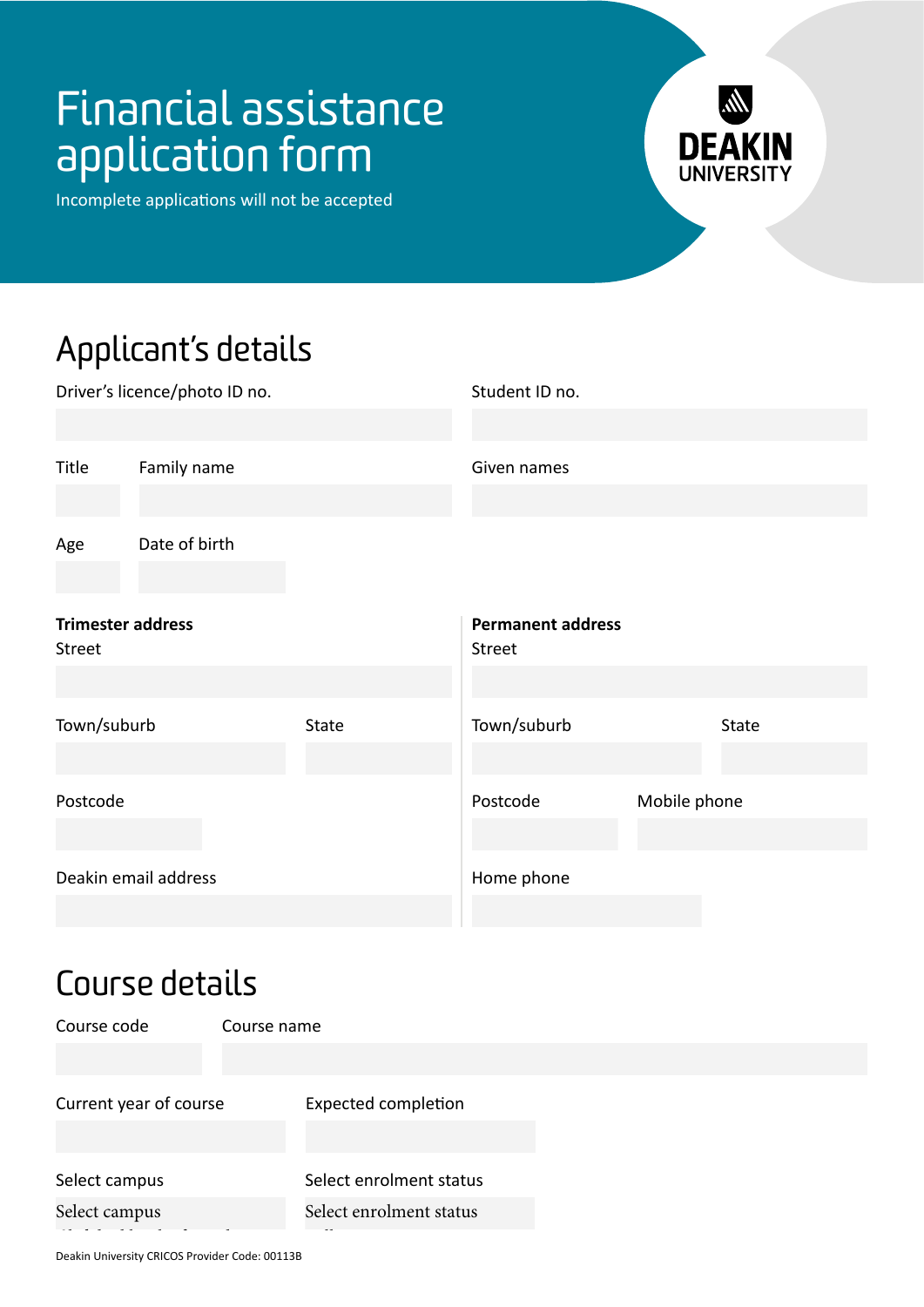

# Financial assistance

What is the reason for assistance? What is the amount required?

## Your budget for the year

Please complete Income and Expenses sections carefully.

#### **Income**

(Estimated and known income for period: 1 January - 31 December)

You are required to include your spouse's or partner's income (if applicable).

| Employment income - Average weekly earnings |  |                         |  |  |  |
|---------------------------------------------|--|-------------------------|--|--|--|
| November - February (T3)                    |  |                         |  |  |  |
| March - October (T1 & T2)                   |  | l x 32 weeks =          |  |  |  |
|                                             |  | Total Employment Income |  |  |  |

| Other weekly income - Average weekly earnings |  |         |     |
|-----------------------------------------------|--|---------|-----|
| Centrelink payments                           |  |         |     |
| Type of allowance?                            |  |         |     |
| Family assistance benefit                     |  |         |     |
| Partner's income (if applicable)              |  |         |     |
| Parental allowance                            |  |         |     |
| Other (please specify)                        |  |         |     |
| Other (please specify)                        |  |         |     |
| Total other weekly income   \$                |  | $x 52=$ | (b) |

| Lump sum (annual income)                       |  |  |     |
|------------------------------------------------|--|--|-----|
| Bank balance as at<br>20                       |  |  |     |
| Scholarship payment (inc. Centrelink Start-Up) |  |  |     |
| Other (please specify)                         |  |  |     |
| Total lump sum income   \$                     |  |  | (c) |

Total Income for the year  $(a+b+c)$  \$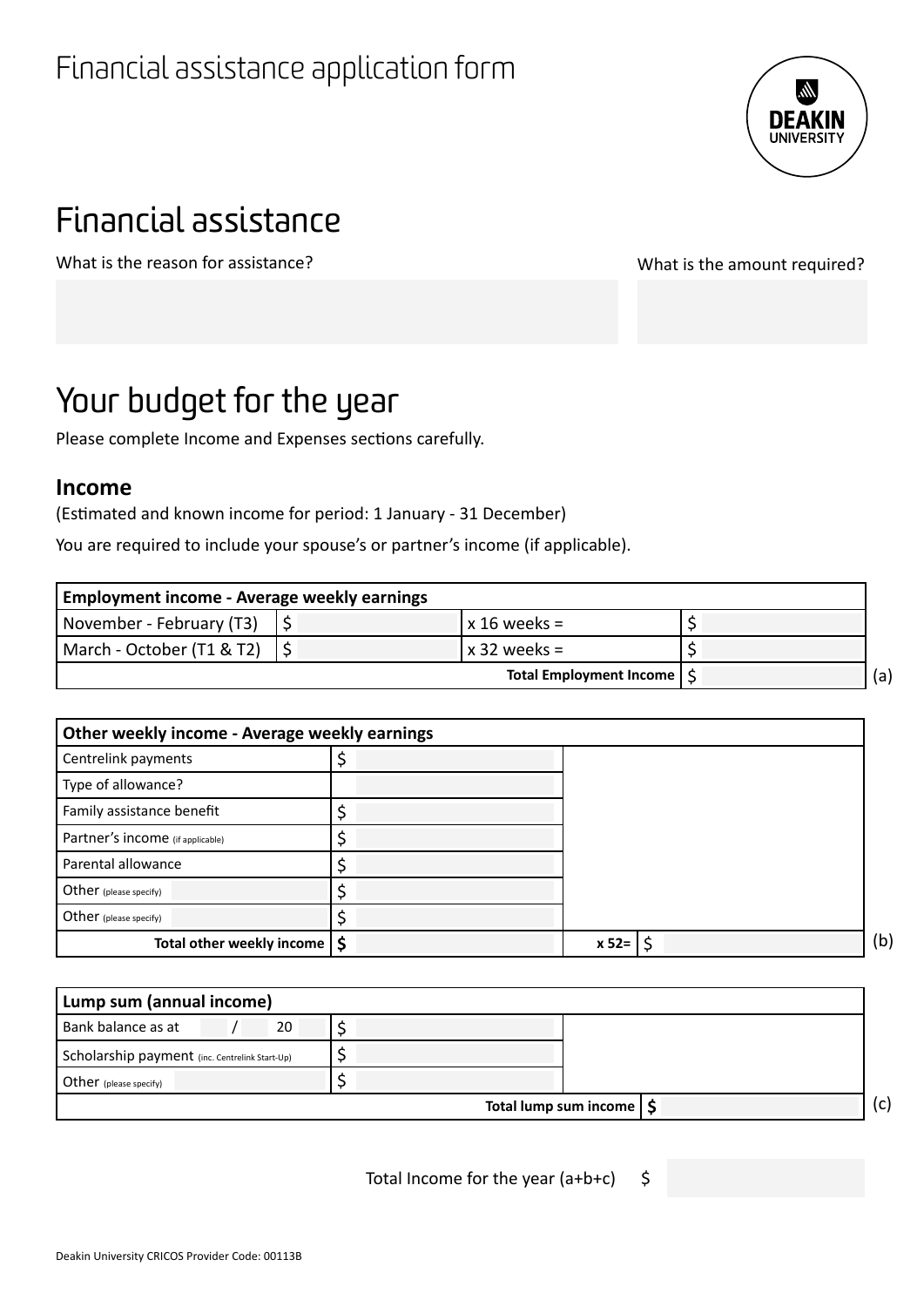

#### **Expenses**

(Estimated and known expenses for period: 1 January - 31 December)

You are required to include your spouse's or partner's and dependant's expenditure (if applicable).

| <b>Weekly expenses</b>                          |    |                                                     |
|-------------------------------------------------|----|-----------------------------------------------------|
| Rent/Board/Mortgage Payment (circle)            | Ś  | It is not necessary to include 'cents' - all        |
| BillS (gas, electricity etc.)                   | \$ | amounts should be rounded to the nearest<br>dollar. |
| Mobile phone/internet usage                     | \$ |                                                     |
| Food (lunches, groceries, etc.)                 | \$ |                                                     |
| Transport (public transport fare, petrol)       | Ś  |                                                     |
| Spending money (clothing, entertainment etc.)   | \$ |                                                     |
| Commitments to your children (e.g. school fees) | Ś  |                                                     |
| Other weekly expenses (please specify)          | \$ |                                                     |
| <b>Total weekly expenses</b>                    | Ś  | \$<br>$x 52 =$                                      |

| <b>Annual costs</b>                        |                                          |                                                |     |
|--------------------------------------------|------------------------------------------|------------------------------------------------|-----|
| Accommodation related                      |                                          |                                                |     |
| Establishment costs: bond                  | \$                                       | It is not necessary to provide establishment   |     |
| Furniture                                  | \$                                       | costs if you are in the same residence as last |     |
| Utility costs                              | \$                                       | year.                                          |     |
| Other accommodation costs                  | \$                                       |                                                |     |
|                                            | Total accommodation costs   \$           |                                                | (e) |
| Course related                             |                                          |                                                |     |
| Course fees (if required to pay upfront)   | \$                                       |                                                |     |
| Course materials                           | \$                                       |                                                |     |
|                                            | Total course related costs $\frac{1}{5}$ |                                                | (f) |
| Outstanding debts - repayment in this year |                                          |                                                |     |
| Credit card                                | \$                                       |                                                |     |
| Other due loans                            | \$                                       |                                                |     |
|                                            | Total outstanding debts $\frac{1}{5}$    |                                                | (g) |
| Other costs                                |                                          |                                                |     |
| Transport concession card                  | \$                                       |                                                |     |
| Transport costs                            | \$                                       |                                                |     |
| Car costs - registration/insurance etc.    | \$                                       |                                                |     |
| Other (please specify)                     | \$                                       |                                                |     |
|                                            | Total other costs $  \boldsymbol{\xi}  $ |                                                | (h) |

Total expenses for the year  $(d+e+f+g+h)$  \$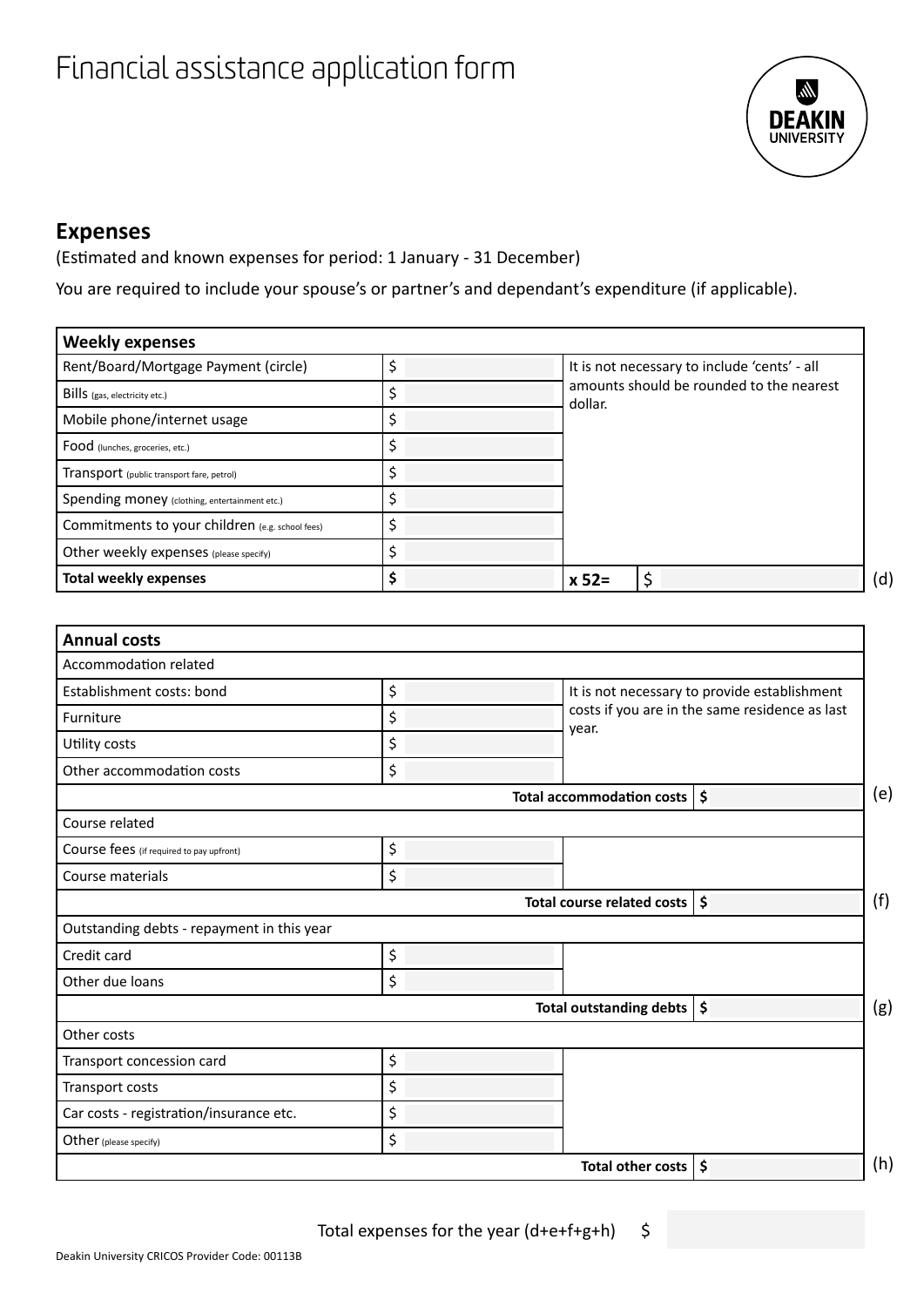

## Financial situation

Please detail your current financial circumstances (Please attach additional details on a separate page if necessary).

What actions have you taken to overcome your financial difficulties?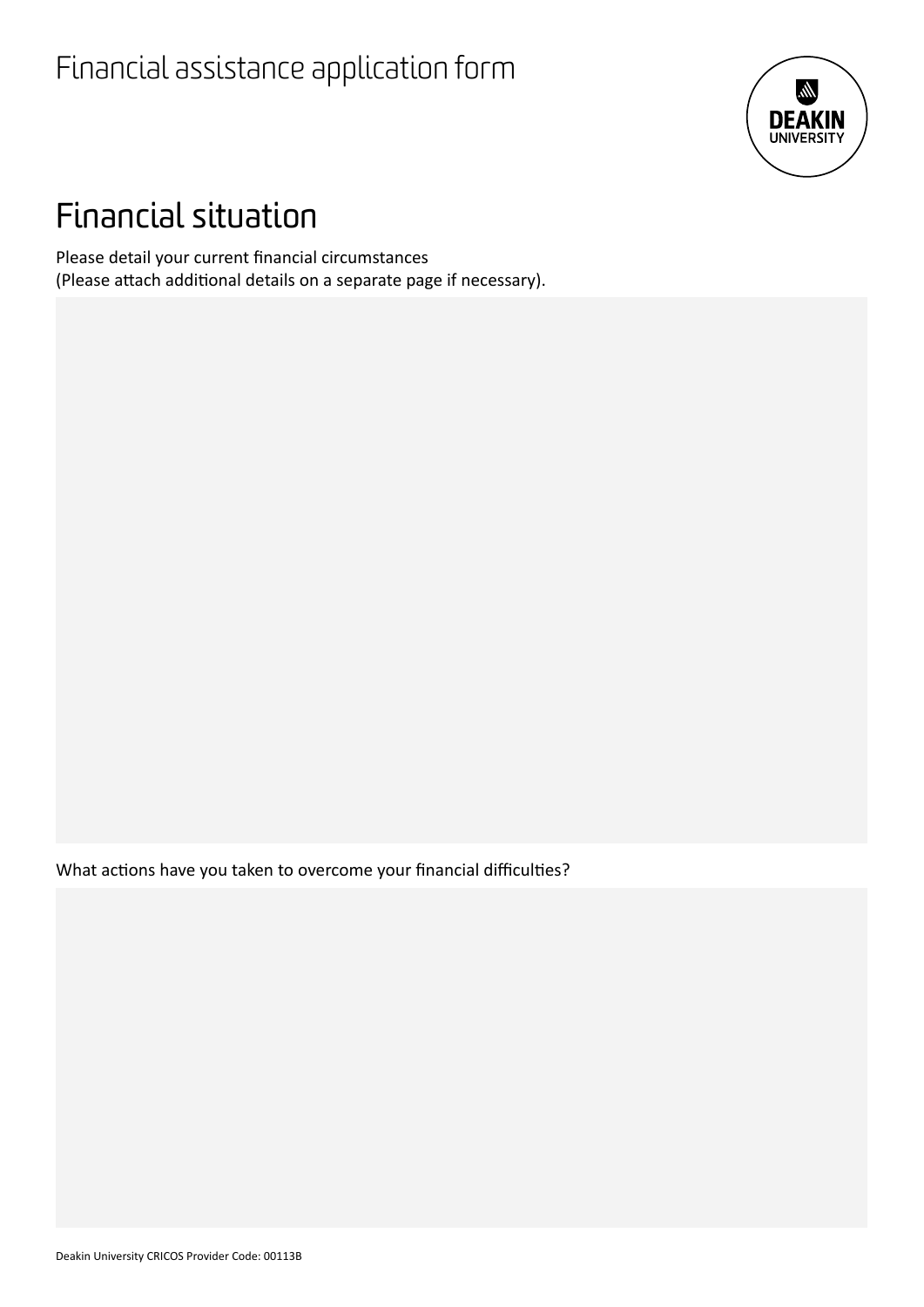# Student loan and grant history

Have you previously received a loan or grant at Deakin University?

Yes No

If yes, please provide details. Are you an: (please tick)

| Year granted | <b>Amount</b> | Due date (if for a loan) |
|--------------|---------------|--------------------------|
|              |               |                          |
|              |               |                          |
|              |               |                          |
|              |               |                          |

Australian Citizen

Australian Permanent Resident

International Student

## Alternate contact

You must nominate an alternate contact who will continue to be in contact with you on a long-term basis. This contact must reside at a different address to you and must supply a current residential (not a business or PO Box) address.

Contacts cannot be: students, Deakin University staff or anyone residing at the same address as a potential guarantor.

### **Applicant alternate contact details**

Relationship to Student:

| Residential address                     |  |
|-----------------------------------------|--|
|                                         |  |
| Town/suburb<br>Postcode<br><b>State</b> |  |
| Email address (mandatory)<br>Phone      |  |

### **Declaration by student**

#### **Please read this declaration carefully.**

I declare the information that I have provided to be true and accurate. I acknowledge that false and misleading information may result in forfeiture of all rights and privileges associated with access to loans and grants and may lead to debt recovery practices being implemented. I also acknowledge that the loan or grant, upon approval, will be spent in good faith and in accordance with my statement of financial need.

Student's signature Date Date of the Date Date Date Date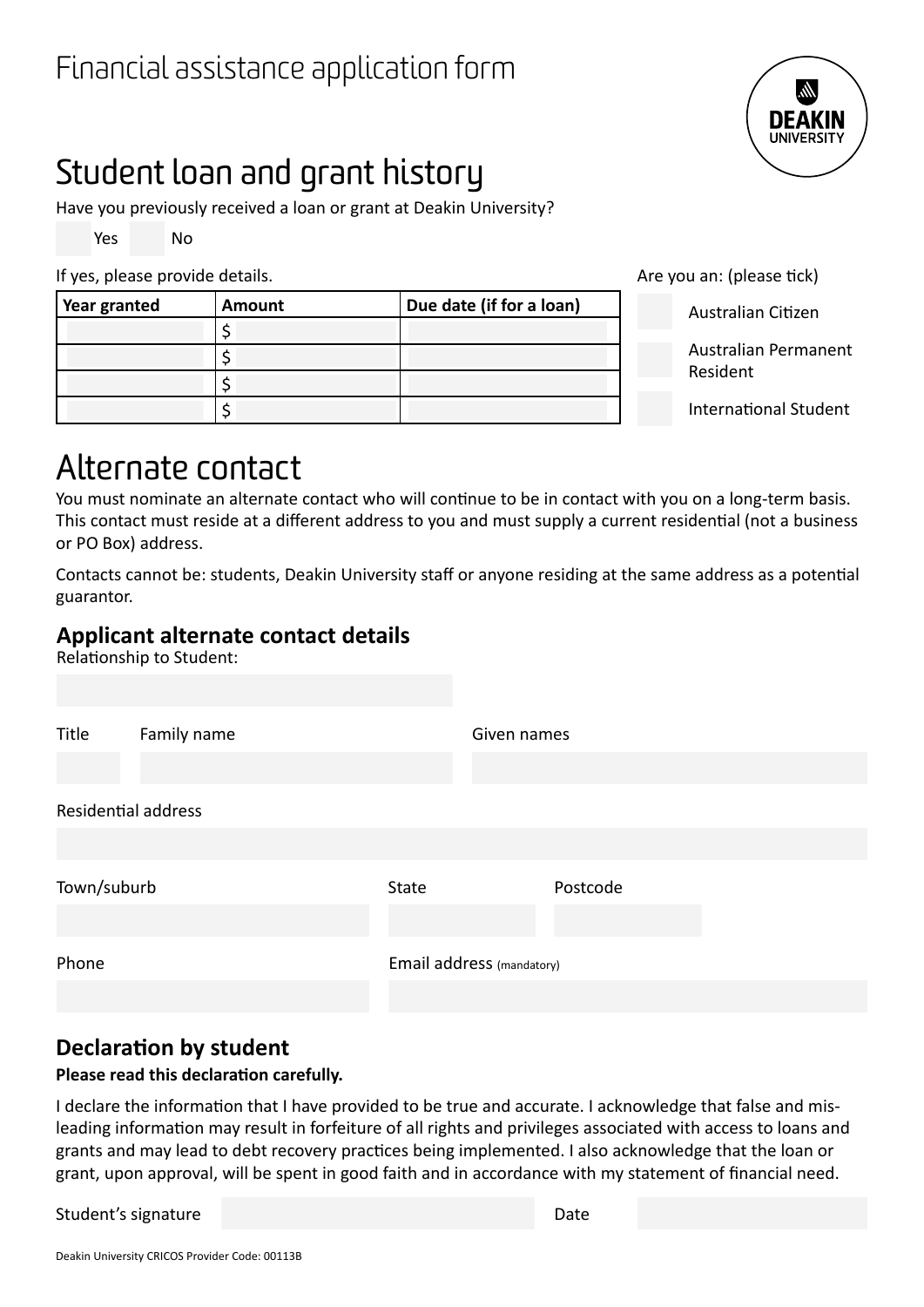

## Guarantor

The guarantor form will only be used if you are eligible for a student loan.

The University requires you to have a guarantor if you receive a loan and are a 1st year, 1st trimester student or for loans above \$500. The Guarantor will become responsible for your debt if you default on repayment. Guarantors cannot be:

- students from any tertiary or TAFE institution
- your spouse or house mate
- your alternate contact
- staff of Deakin University or its affiliated institutions.

A Guarantor must be over 21, an Australian citizen or Australian permanent resident and financially secure. They will be required to counter sign all loan documents and a separate legal guarantee document in the presence of an unrelated independent witness.

Note: If the proposed guarantor is deemed unsuitable an alternate guarantor will be requested.

|                            | <b>Guarantor details</b> |              |                  |          |  |  |
|----------------------------|--------------------------|--------------|------------------|----------|--|--|
| Title                      | Family name              | Given names  |                  |          |  |  |
|                            |                          |              |                  |          |  |  |
| Relationship to student:   |                          |              | Residency status |          |  |  |
|                            |                          |              |                  |          |  |  |
| <b>Residential address</b> |                          |              |                  |          |  |  |
|                            |                          |              |                  |          |  |  |
| Town/suburb                |                          | State        |                  | Postcode |  |  |
|                            |                          |              |                  |          |  |  |
| Home phone                 |                          | Mobile phone |                  |          |  |  |
|                            |                          |              |                  |          |  |  |
| Email address (mandatory)  |                          | Occupation   |                  |          |  |  |
|                            |                          |              |                  |          |  |  |
| Company name               |                          |              |                  |          |  |  |
|                            |                          |              |                  |          |  |  |

#### **Repayment terms**

Approved loans are paid to the borrower by Electronic Funds Transfer (EFT) or may be credited to your Deakin Card. You will be mailed a monthly statement by the first week of the month if you are approved for a student loan.

If a loan is approved, you will be responsible for maintaining up to date monthly repayments of the loan either in person, by mail, by BPAY or over the phone.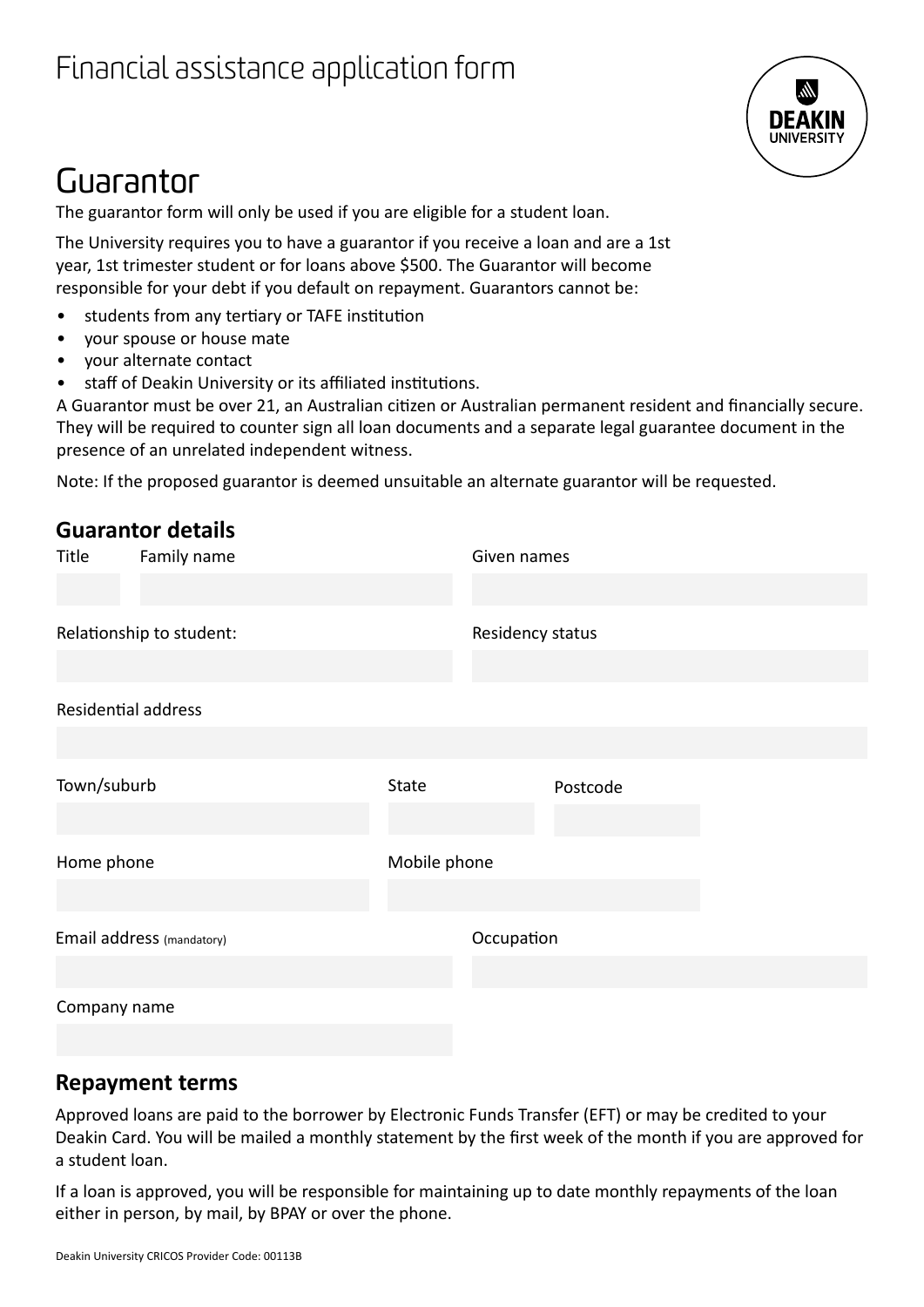

# Reminders

#### **Incomplete applications will not be accepted**

Have you done the following:

Have you completed all sections of this application?

Have you signed and dated the student declaration?

Have you attached a quote/invoice for item/bill if required?

Have you provided proof of your income - Current Centrelink Income Statement and/or 2 pay slips?

Have you provided two forms of ID?

Have you attached a current bank account statement for the past 3 months?

## What now?

Please visit Student Central at your campus to submit your application or email direct to finasst@deakin.edu.au

Please bring with you all required supporting documentation to avoid delays.

#### **Melbourne Burwood Campus**

Contact: Student Central on (03) 9244 6333 Building HE, Level 2 or Building Y, Level 1 or Building M & N Atrium, Level 1 or Elgar Rd Building LB Level 2.

#### **Geelong Waurn Ponds Campus**

Contact: Student Central on (03) 5227 2333 Building JB, Level 2 or Building DD Level 2

#### **Geelong Waterfront Campus**

Contact: Student Central on (03) 5227 2333 Student Central Hub Building D Level 2

#### **Warrnambool Campus**

Contact: Student Central on (03) 5563 3333 Building H, Level 1

The information collected in this form is used solely for the purpose of administering financial assistance.